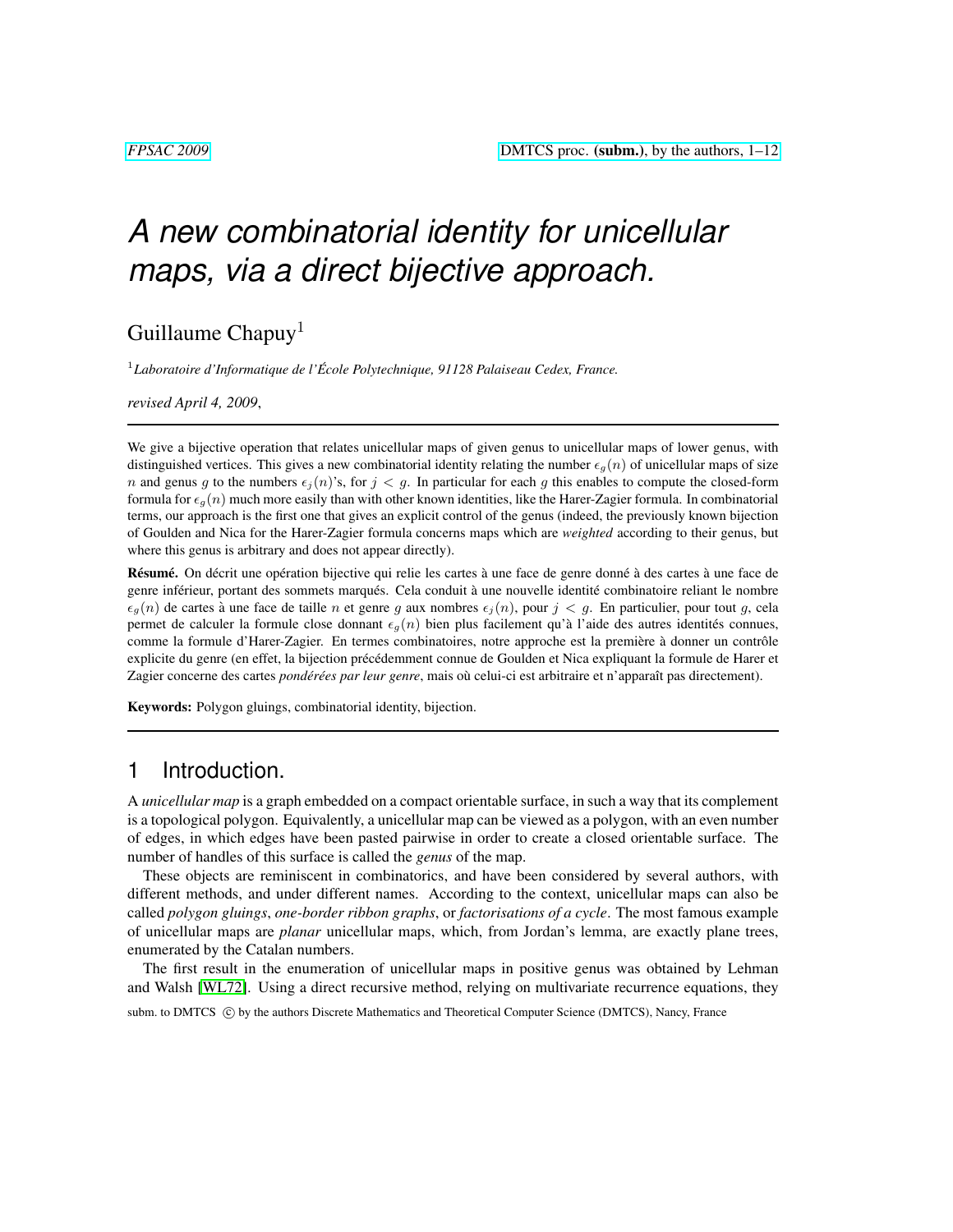expressed the number  $\epsilon_q(n)$  of unicellular maps with n edges on a surface of genus g as follows:

<span id="page-1-1"></span>
$$
\epsilon_g(n) = \sum_{\gamma \vdash g} \frac{(n+1)\dots(n+2-2g - l(\gamma))}{2^{2g} \prod_i c_i! (2i+1)^{c_i}} \text{Cat}(n),\tag{1}
$$

where the sum is taken over partitions  $\gamma$  of g,  $c_i$  is the number of parts i in  $\gamma$ ,  $l(\gamma)$  is the total number of parts, and  $Cat(n)$  is the *n*-th Catalan number. This formula has been extended by other authors ([\[GS98\]](#page-11-1)).

Later, Harer and Zagier [\[HZ86\]](#page-11-2), via matrix integrals techniques, obtained the two following equations, known respectively as the Harer-Zagier *recurrence* and the Harer-Zagier *formula*:

<span id="page-1-0"></span>
$$
(n+1)\epsilon_g(n) = 2(2n-1)\epsilon_g(n-1) + (2n-1)(n-1)(2n-3)\epsilon_{g-1}(n-2),
$$
\n(2)

$$
\sum_{g\geq 0} \epsilon_g(n) y^{n+1-2g} = \frac{(2n)!}{2^n n!} \sum_{i\geq 1} 2^{i-1} \binom{n}{i-1} \binom{y}{i}.
$$
 (3)

Formula [3](#page-1-0) has been retrieved by several authors, by various techniques. A combinatorial interpretation of this formula was given by Lass [\[Las01\]](#page-11-3), and the first bijective proof was given by Goulden and Nica [\[GN05\]](#page-11-4). Generalizations were given for bicolored, or multicolored maps [\[Jac87,](#page-11-5) [SV08\]](#page-11-6).

The purpose of this paper is to give a new angle of attack to the enumeration of unicellular maps, at a level which is much more combinatorial than what existed before. Indeed, until now no bijective proof (or combinatorial interpretation) of Formulas [1](#page-1-1) and [2](#page-1-0) are known. As for Formula [3,](#page-1-0) it is concerned with some *generating polynomial* of the numbers  $\epsilon_q(n)$ : in combinatorial terms, the bijections in [\[GN05,](#page-11-4) [SV08\]](#page-11-6) concern maps which are *weighted* according to their genus, by an additional coloring of their vertices, but the genus does not appear explicitely in the constructions. Moreover, these bijections concern those *weighted maps*, more than the unicellular maps themselves.

On the contrary, this article is concerned with the structure of unicellular maps themselves, at given genus. We investigate in details the way the unique face of such a map "interwines" with itself in order to create the handles of the surface. We show that, in each unicellular map of genus q, there are  $2q$  "special" places", which we call *trisections*, that concentrate, in some sense, the handles of the surface. Each of these places can be used to *slice* the map to a unicellular map of lower genus. Conversely, we show that a unicellular map of genus  $g$  can always be obtained in  $2g$  different ways by gluing vertices together in a map of lower genus. In terms of formulas, this leads us to the new combinatorial identity:

$$
2g \cdot \epsilon_g(n) = \binom{n+3-2g}{3} \epsilon_{g-1}(n) + \binom{n+5-2g}{5} \epsilon_{g-2}(n) + \ldots + \binom{n+1}{2g+1} \epsilon_0(n) \tag{4}
$$

$$
= \sum_{p=0}^{g-1} {n+1-2p \choose 2g-2p+1} \epsilon_p(n). \tag{5}
$$

This identity enables to compute, for each g, the closed formula giving  $\epsilon_q(n)$  in terms of the n-th Catalan number much more easily than Formulas [1](#page-1-1)[,2,3](#page-1-0) (indeed, even Formula [1](#page-1-1) has quite a big number of terms). In combinatorial terms, this enables to perform either exhaustive or random sampling of unicellular maps of given genus and size easily. When iterated, our bijection really shows that all unicellular maps can be obtained in a canonical way from plane trees by successive gluings of vertices, hence leading to an equation which is reminiscent of Formula [1](#page-1-1) (with a slight redistribution of terms)

Acknowledgements. I am indebted to Olivier Bernardi, and to my advisor Gilles Schaeffer, for very stimulating discussions.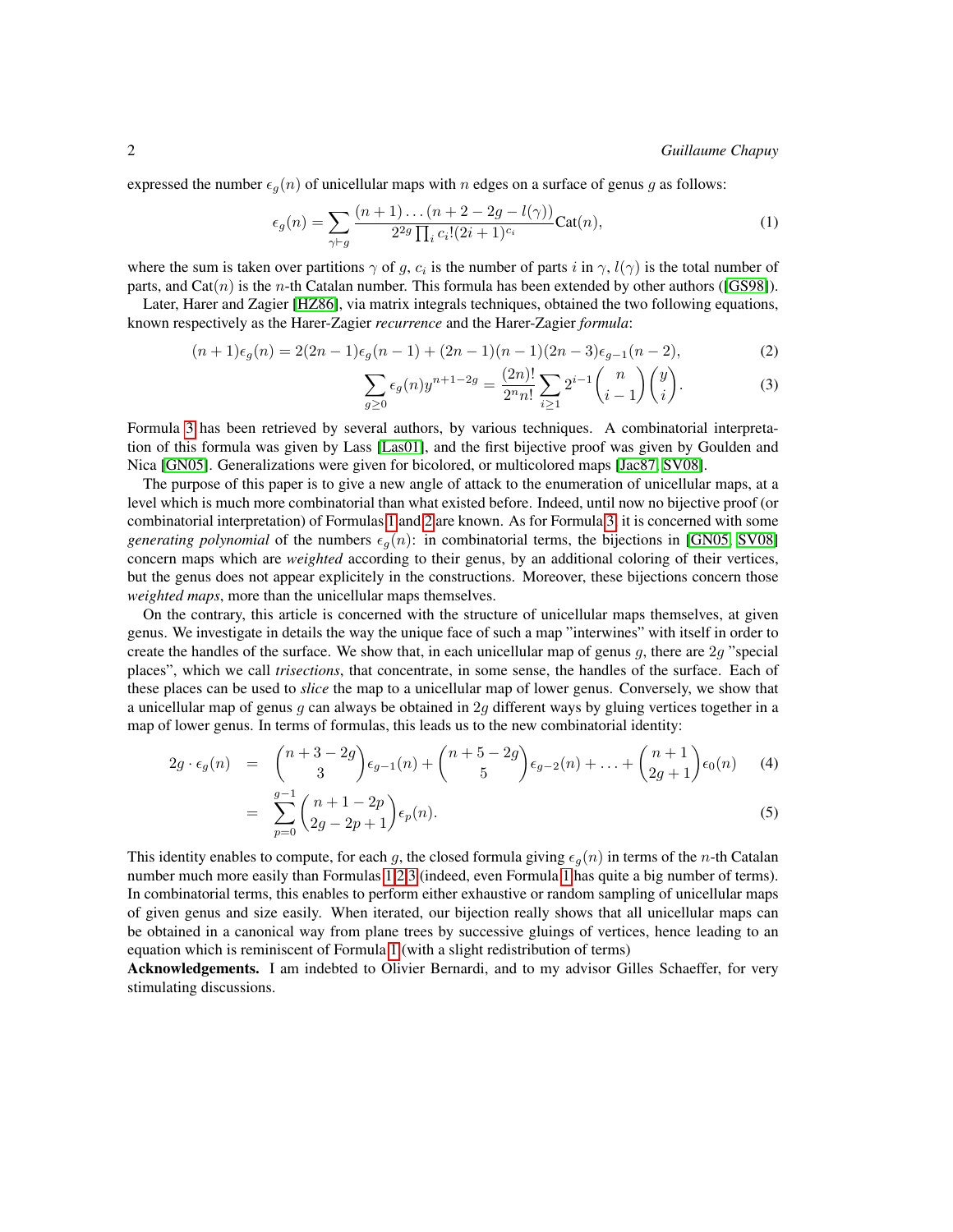# 2 Unicellular maps.

# *2.1 Permutations and ribbon graphs.*



<span id="page-2-0"></span>Figure 1: A unicellular map with 11 edges, 8 vertices, and genus 2: (a) ribbon graph; (b) permutations; (c) topological embedding.

Rather than talking about topological embeddings of graphs, we work with a combinatorial definition of unicellular maps:

**Definition 1.** A *unicellular map* M of size n is a triple  $M = (H, \alpha, \sigma)$ , where H is a set of cardinality 2n,  $\alpha$  is an involution of H without fixed points, and  $\sigma$  is a permutation of H such that  $\gamma = \alpha \sigma$  has only one cycle. The elements of H are called the *half-edges* of M. The cycles of  $\alpha$  and  $\sigma$  are called the *edges* and the *vertices* of M, respectively, and the permutation  $\gamma$  is called the *face* of M.

Given a unicellular map  $M = (H, \sigma, \alpha)$ , its associated (multi)graph G is the graph whose edges are given by the cycles of  $\alpha$ , vertices by the cycles of  $\sigma$ , and the natural incidence relation  $v \sim e$  if v and e share an element. Moreover, we draw each edge of G as a *ribbon*, where each side of the ribbon represents one half-edge; we decide which half-edge corresponds to which side of the ribbon by the convention that, if a half-edge h belongs to a cycle e of  $\alpha$  and v of  $\sigma$ , then h is the right-hand side of the ribbon corresponding to  $e$ , when considered entering v. Furthermore, we draw the graph  $G$  in such a way that around each vertex  $v$ , the *counterclockwise ordering* of the half-edges belonging to the cycle  $v$  is given by that cycle: we obtain a graphical object called the *ribbon graph* associated to M, as in Figure [1\(](#page-2-0)a). Observe that the unique cycle of the permutation  $\gamma = \alpha \sigma$  interprets as the sequence of half-edges visited when *making the tour* of the graph, keeping the graph on its left.

A *rooted* unicellular map is a unicellular map carrying a distinguished half-edge r, called the root. These maps are considered up to relabellings of  $H$  preserving the root, i.e. two rooted unicellular maps M and M' are considered the same if there exists a permutation  $\pi : H \to H'$ , such that  $\pi(r) = r'$ ,  $\alpha = \pi^{-1} \alpha' \pi$ , and  $\sigma = \pi^{-1} \sigma' \pi$ . In this paper, *all* unicellular maps will be rooted, even if not stated.

Given a unicellular map M of root r and face  $\gamma = \alpha \sigma$ , we define the linear order  $\lt_M$  on H by setting:  $r <_M \gamma(r) <_M \gamma_2(r) <_M \ldots <_M \gamma^{2n-1}(r).$ 

In other words, if we relabel the half-edge set H by elements of  $\llbracket 1, 2n \rrbracket$  in such a way that the root is 1 and the tour of the face is given by the permutation  $(1, \ldots, 2n)$ , the order  $\lt_M$  is the natural order on the integers. However, since in this article we are going to consider maps with a fixed half-edge set, but a changing permutation  $\gamma$ , it is more convenient (and prudent) to define the order  $\lt M$  in this way.

Unicellular maps can also be interpreted as graphs embedded in a topological surface, in such a way that the complement of the graph is a topological polygon. If considered up to homeomorphism, and suitably rooted, these objects are in bijection with ribbon graphs. See [\[MT01\]](#page-11-7), or the example of Figure [1\(](#page-2-0)c). The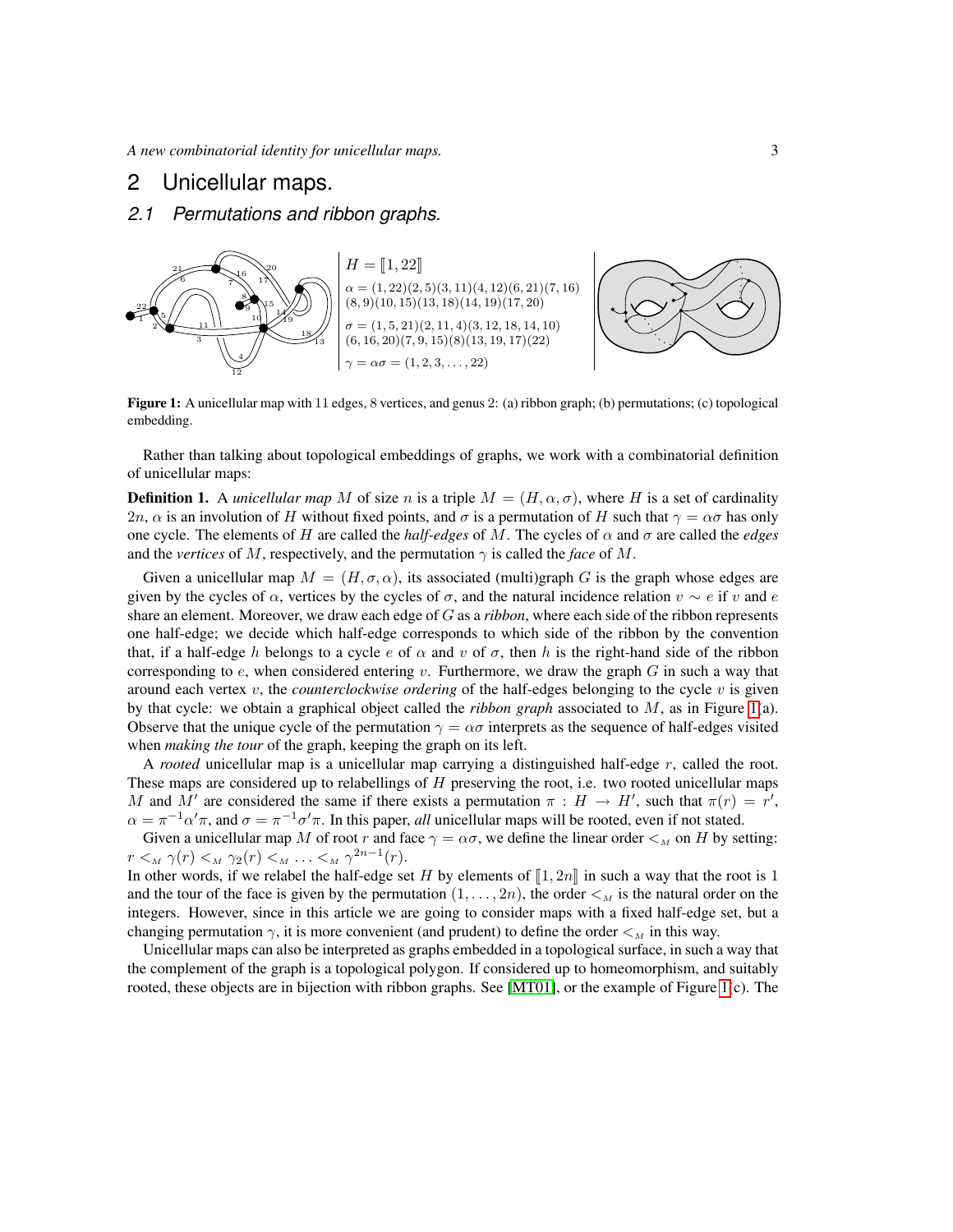*genus* of a unicellular map is the genus, or number of handles, of the corresponding surface. If a unicellular map of genus g has n edges and v vertices, then Euler's characteristic formula says that  $v = n + 1 - 2g$ . From a combinatorial point of view, this last equation can also be taken as a definition of the genus.

#### *2.2 The gluing operation.*



<span id="page-3-1"></span>Figure 2: (a) The gluing and slicing operations. (b) The "proof" of Lemma [1.](#page-3-0)

We let  $M = (H, \alpha, \sigma)$  be a unicellular map of genus g, and  $a_1 \lt_M a_2 \lt_M a_3$  be three half-edges of M belonging to three distinct vertices. Each half-edge  $a_i$  belongs to some vertex  $v_i = (a_i, h_i^1, \dots h_i^{m_i})$ , for some  $m_i \geq 0$ . We define the permutation

$$
\bar{v} := (a_1, h_2^1, \dots, h_2^{m_2}, a_2, h_3^1, \dots, h_3^{m_3}, a_3, h_1^1, \dots, h_1^{m_1}),
$$

and we let  $\bar{\sigma}$  be the permutation of H obtained by deleting the cycles  $v_1$ ,  $v_2$ , and  $v_3$ , and replacing them by  $\bar{v}$ . The transformation mapping  $\sigma$  on  $\bar{\sigma}$  interprets combinatorially as the *gluing* of the three half-edges  $a_1, a_2, a_3$ , as shown on Figure [2\(](#page-3-1)a). We have:

<span id="page-3-0"></span>**Lemma 1.** *The map*  $\overline{M} := (H, \alpha, \overline{\sigma})$  *is a unicellular map of genus*  $g + 1$ *. If we let*  $\gamma = \alpha \sigma =$  $(a_1,k_1^1,\ldots k_1^{l_1},a_2,k_2^1,\ldots k_2^{l_2},a_3,k_3^1,\ldots k_3^{l_3})$  *be the face permutation of* M, then the face of  $\bar{M}$  is given *by:*

$$
\bar{\gamma} = (a_1, k_2^1, \dots k_2^{l_2}, a_3, k_1^1, \dots k_1^{l_1}, a_2, k_3^1, \dots k_3^{l_3})
$$

**Proof:** In order to prove that  $M$  is a well-defined unicellular map, it suffices to check that its face is given by the long cycle  $\bar{\gamma}$  given in the lemma. This is very easy to check by observing that the only half-edges whose image is not the same by  $\gamma$  and by  $\bar{\gamma}$  are the three half-edges  $a_1, a_2, a_3$ , and that by construction  $\bar{\gamma}(a_i) = \alpha \bar{\sigma}(a_i) = \alpha \sigma(a_{i+1}) = \gamma(a_{i+1})$ . For a more "visual" explanation, see Figure [2\(](#page-3-1)b).

Now, by construction,  $M'$  has two less vertices than  $M$ , and the same number of edges, so from Euler's formula it has genus  $g + 1$  (intuitively, the gluing operation has created a new "handle").

#### *2.3 Some intertwining hidden there, and the slicing operation.*

The aim of this paper is to show that all unicellular maps of genus  $q+1$  can be obtained *in some canonical way* from unicellular maps of genus g from the operation above. This needs to be able to "revert" (in some sense) the gluing operation, hence to be able to determine, given a map of genus  $q + 1$ , which vertices may be "good candidates" to be sliced-back to a map of lower genus.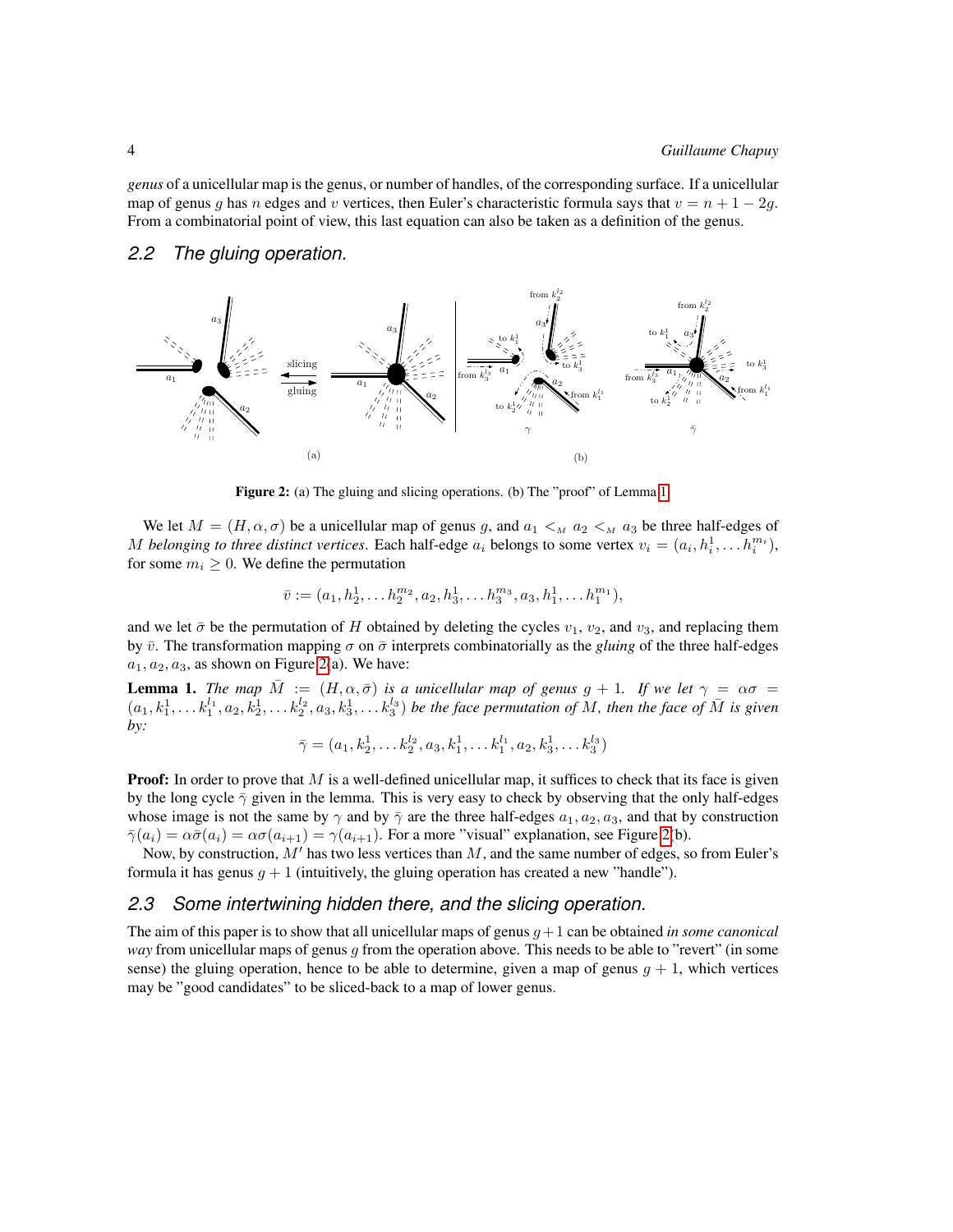*A new combinatorial identity for unicellular maps.* 5



<span id="page-4-0"></span>Figure 3: (a) In a plane tree, the tour of the face always visits the half-edges around one vertex in *counterclockwise* order; (b) in positive genus (here in genus 1), things can be different.

Observe that in the unicellular map  $\overline{M}$  obtained after the gluing operation, the three half-edges  $a_1$ ,  $a_2$ ,  $a_3$  appear *in that order* around the vertex  $\bar{v}$ , whereas they appear in the *inverse* order in the face  $\bar{\gamma}$ . Observe also that this is very different from what we observe in the planar case: if one makes the tour of a plane tree, with the tree on its left, then one necessarily visits the different half-edges around each vertex in *counterclockwise order* (see Figure [3\)](#page-4-0). Informally, one could hope that, in a map of positive genus, those places where the vertex-order does not coincide with the face-order hide some "intertwining" (some handle) of the map, and that they may be used to slice-back the map to lower genus.

We now describe the *slicing* operation, which is nothing but the gluing operation, taken at reverse. We let  $M = (H, \alpha, \bar{\sigma})$  be a map of genus  $q+1$ , and three half-edges  $a_1, a_2, a_3$  belonging to a same vertex  $\bar{v}$  of M. We say that  $a_1, a_2, a_3$  are *intertwined* if they do not appear in the same order in  $\bar{\gamma} = \alpha \bar{\sigma}$  and in  $\bar{\sigma}$ . In this case, we write  $\bar{v}=(a_1,h_2^1,\ldots h_2^{m_2},a_2,h_3^1,\ldots h_3^{m_3},a_3,h_1^1,\ldots h_1^{m_1})$ , and we let  $\sigma$  be the permutation of H obtained from  $\bar{\sigma}$  by replacing the cycle  $\bar{v}$  by the product  $(a_1, h_1^1, \ldots h_{m_1}^1)(a_2, h_1^2, \ldots h_{m_2}^2)(a_3, h_1^3, \ldots h_{m_3}^3)$ .

<span id="page-4-1"></span>**Lemma 2.** *The map*  $M = (H, \alpha, \sigma)$  *is a well-defined unicellular map of genus g. If we let*  $\bar{\gamma}$  =  $(a_1,k_2^1,\ldots k_2^{l_2},a_3,k_1^1,\ldots k_1^{l_1},a_2,k_3^1,\ldots k_3^{l_3})$  be the unique face of  $\bar{M}$ , then the unique face of  $M$  is given *by*:  $\gamma = \alpha \sigma = (a_1, k_1^1, \ldots, k_1^{l_1}, a_2, k_2^1, \ldots, k_2^{l_2}, a_3, k_3^1, \ldots, k_3^{l_3}).$ 

*The gluing and slicing operations are inverse one to the other.*

**Proof:** The proof is the same as in Lemma [1:](#page-3-0) it is sufficient to check the expression given for  $\gamma$  in terms of  $\bar{\gamma}$ , which is easily done by checking the images of  $a_1, a_2, a_3$ .

#### *2.4 Around one vertex: up-steps, down-steps, and trisections.*

Let  $M = (H, \alpha, \sigma)$  be a map of face permutation  $\gamma = \alpha \sigma$ . For each vertex v of M, we let  $\min_{M}(v)$  be the minimal half-edge belonging to v, for the order  $\lt_M$ . Equivalently,  $\min_M(v)$  is the first half-edge from which one reaches v when making the tour of the map, starting from the root. Given a half-edge  $h \in H$ , we note  $V(h)$  the unique vertex it belongs to (i.e. the cycle of  $\sigma$  containing it).

**Definition 2.** We say that a half-edge  $h \in H$  is an *up-step* if  $h \lt_{M} \sigma(h)$ , and that it is a *down-step* if  $\sigma(h) \leq_M h$ . A down-step h is called a *trisection* if  $\sigma(h) \neq \min_M V(h)$ , i.e. if  $\sigma(h)$  is not the minimum half-edge inside its vertex.

As illustrated on Figure [3,](#page-4-0) trisections are specific to the non-planar case (there are no trisections in a plane tree), and one could hope that trisections "hide" (in some sense) the handles of the surface. Before making this more precise, we state the following lemma, which is the cornerstone of this paper:

<span id="page-4-2"></span>Lemma 3 (The trisection lemma). *Let* M *be a unicellular map of genus* g*. Then* M *has exactly* 2g *trisections.*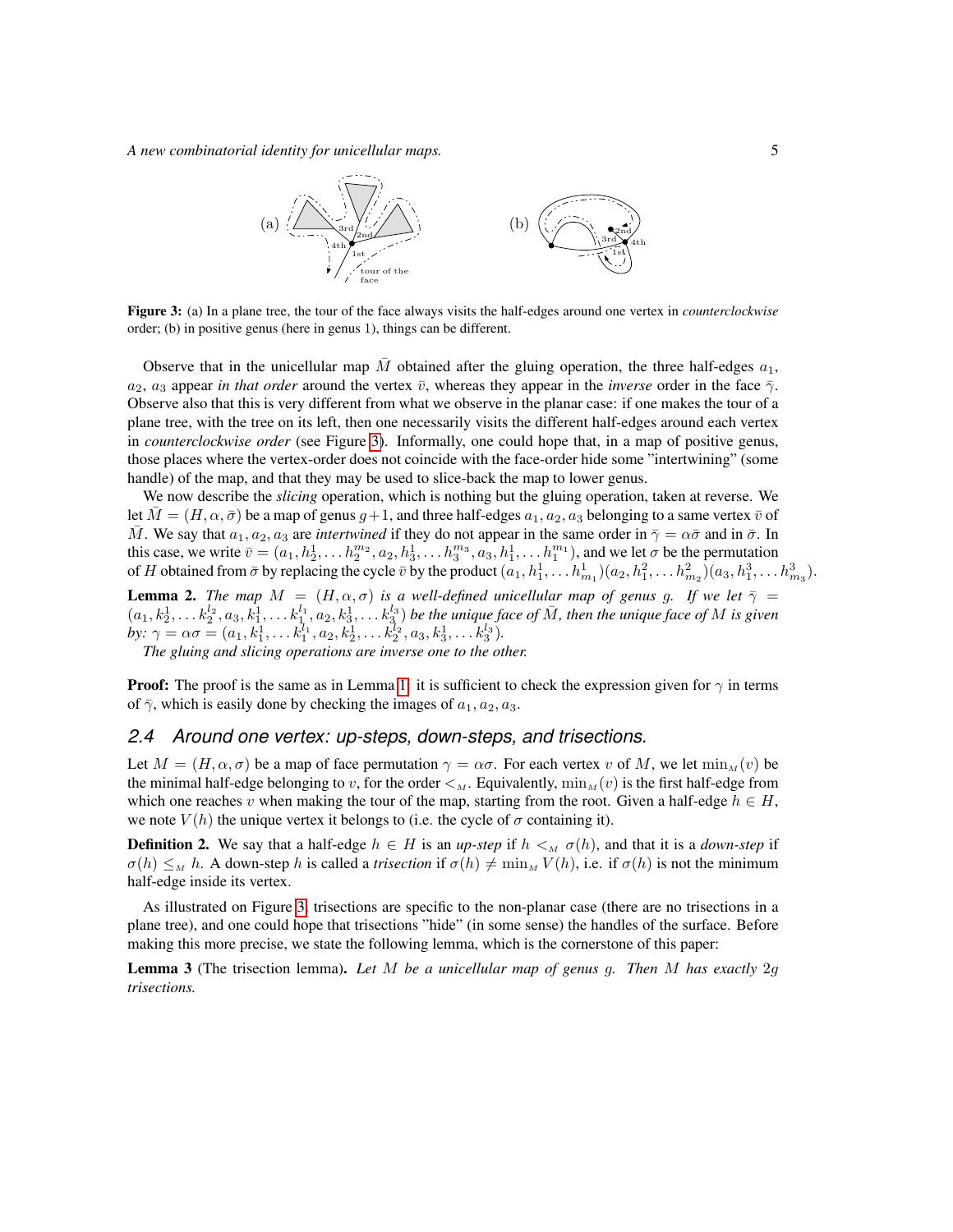6 *Guillaume Chapuy*





<span id="page-5-0"></span>Figure 4: The main argument in the proof of the trisection lemma: the tour of the face visits i before  $\sigma(i)$  if and only if it visits  $\sigma(j)$ before j, unless  $\sigma(i)$  or  $\sigma(j)$  is the root of the map.

<span id="page-5-1"></span>**Figure 5:** A vertex  $(6, 3, 12, 11, 2, 5)$  in a map with 12-half-edges, and its diagram representation (the marked half-edge is 6).

**Proof:** We let  $M = (H, \alpha, \sigma)$ , and  $\gamma = \alpha \sigma$ . We let  $n_+$  and  $n_-$  denote the number of up-steps and downsteps, respectively. Then, we have  $n_{-} + n_{+} = 2n$ , where n is the number of edges of M. Now, let i be a half-edge of M, and  $j = \sigma^{-1} \alpha \sigma(i)$ . Observe that we have  $\sigma(j) = \gamma(i)$ , and  $\gamma(j) = \sigma(i)$ . Graphically, i and  $j$  lie in two "opposite" corners of the same edge, as shown on Figure [4.](#page-5-0) On the picture, it seems clear that if we visit i before  $\sigma(i)$ , then we necessarily visit  $\sigma(j)$  before j (except if the root is one of these four half-edges) so that, roughly, there must be almost the same number of up-steps and down-steps. More precisely, let us distinguish three cases.

First, assume that i is an up-step. Then we have  $i <_M \sigma(i) = \gamma(j)$ . Now, by definition of the total order  $\langle M, i \rangle_{M}$   $\gamma(j)$  implies that  $\gamma(i) \leq M$   $\gamma(j)$ . Hence,  $\sigma(j) \leq M$   $\gamma(j)$ , which, by definition of  $\langle M \rangle$ again, implies that  $\sigma(j) \leq_M j$  (here, we have used that  $\sigma(j) \neq \gamma(j)$  since  $\alpha$  has no fixed point). Hence, if i is an up-step, then j is a down-step.

Second, assume that i is a down-step, *and* that  $\gamma(j)$  is not equal to the root of M. In this case, we have  $j \lt_M \gamma(j)$ , and  $\gamma(j) = \sigma(i) \leq M \ i = \sigma(j)$ . Hence  $j \lt_M \sigma(j)$ , and j is an up-step.

The third and last case is when i is a down step, and  $\gamma(j)$  is the root r of M. In this case, j is the maximum element of H for the order  $\lt_M$ , so that it is necessarily a down-step.

Therefore we have proved that each edge of M (more precisely, each cycle of  $\sigma^{-1} \alpha \sigma$ ) is associated to one up-step and one down-step, except a special one that has two down-steps. Consequently, there are exactly two more down-steps that up-steps in the map M, i.e.:  $n_ - = n_ + + 2$ . Recalling that  $n_- + n_ + = 2n$ , this gives  $n_ - = n + 1$ .

Finally, each vertex of  $M$  carries exactly one down-step which is not a trisection (its minimal halfedge). Hence, the total number of trisections equals  $n = -v$ , where v is the number of vertices of M. Since from Euler's characteristic formula, v equals  $n + 1 - 2g$ , the lemma is proved.

# 3 Making the gluing operation injective.

We have defined above an operation that glues a triple of half-edges, and increases the genus of a map. In this section, we explain that, if we restrict to *certain types* of triples of half-edges, this operation can be made reversible.

#### <span id="page-5-2"></span>*3.1 A diagram representation of vertices.*

We first describe a graphical visualisation which should make the exposition more easy. Let  $v$  be a vertex of M, with a distinguished half-edge h. We write  $v = (u_0, u_1, \dots, u_m)$ , with  $u_0 = h$ . We now consider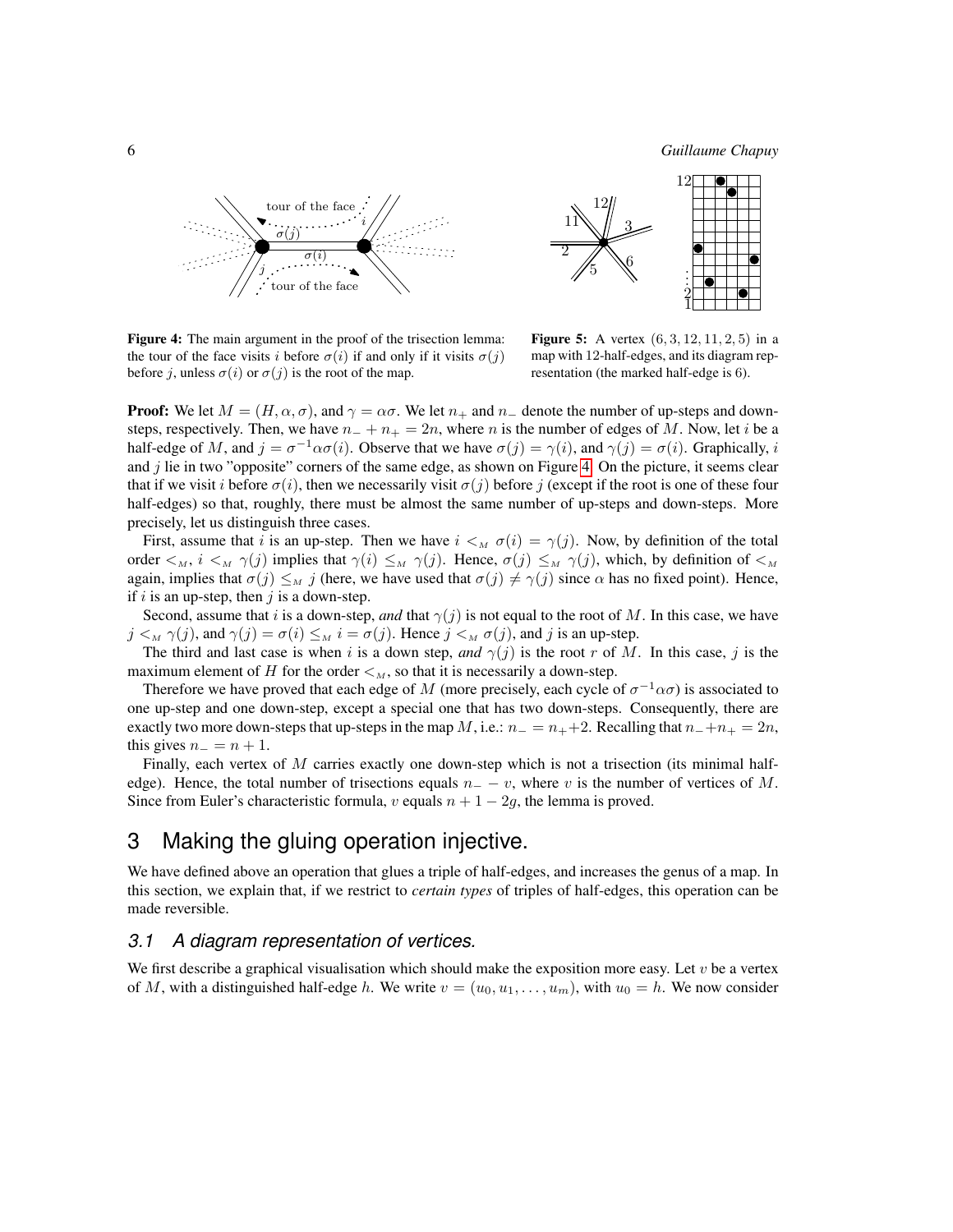a grid with  $m + 1$  columns and  $2n$  rows. Each row represents an element of H, and the rows are ordered from the bottom to the top by the total order  $\lt_M$  (for example the lowest row represents the root). Now, for each i, inside the i-th column, we plot a point at the height corresponding to the half-edge  $u_i$ . We say that the obtained diagram is *the diagram representation of* v*, starting from* h. In other words, if we identify  $[1, 2n]$  with H via the order  $\lt_M$ , the diagram representation of v is the graphical representation of the sequence of labels appearing around the vertex v. If one changes the distinguished half-edge  $h$ , the diagram representation of  $v$  is changed by a circular permutation of its columns. Figure [5](#page-5-1) gives an example of such a diagram (where the permutation  $\gamma$  is in the form  $\gamma = (1, 2, 3, \ldots)$ ).

The gluing operation is easily visualised on diagrams. We let as before  $a_1 <_M a_2 <_M a_3$  be three halfedges belonging to distinct vertices in a unicellular map M, and we let  $\Delta_1, \Delta_2, \Delta_3$  be their corresponding diagrams. We now consider the three horizontal rows corresponding to  $a_1$ ,  $a_2$ , and  $a_3$ : they separate each diagram  $\Delta_i$  into four blocks (some of which may be empty). We give a name to each of these blocks:  $A_i, B_i, C_i, D_i$ , from bottom to top, as on Figure [6\(](#page-6-0)a).



<span id="page-6-0"></span>Figure 6: The gluing operation visualized on diagrams. (a) the diagrams before gluing; (b) a temporary diagram, where we the columns represent the counterclockwise turn around  $\bar{v}$ , but the rows still represent the original permutation  $\gamma$ ; (c) the final diagram of the new vertex in the new map, where the rows represent the permutation  $\bar{\gamma}$ .

We now juxtapose  $\Delta_2, \Delta_3, \Delta_1$  together, from left to right, and we rearrange the three columns containing  $a_1, a_2, a_3$  so that these half-edges appear in that order: we obtain a new diagram (Figure [6\(](#page-6-0)b)), whose columns represent the order of the half-edges around the vertex  $\bar{v}$ . But the *rows* of that diagram are still ordered according to the order  $\lt_M$ . In order to obtain the diagram representing  $\bar{v}$  in the new map M, we have to rearrange the rows according to  $\lt_{\bar{M}}$ . We let A be the union of the three blocks  $A_i$  (and similarly, we define  $B$ ,  $C$ , and  $D$ ). We know that the face permutation of  $M$  has the form  $\gamma = (-A - A_1, -B - A_2, -C - A_3, -D -)$ , where by  $-A - A$ , we mean "all the elements of A, appearing in a certain order". Now, from the expression of  $\bar{\gamma}$  given in Lemma [1,](#page-3-0) the permutation  $\bar{\gamma}$  is:  $\bar{\gamma} = (-A - A_1, -C - A_2, -B - A_2, -D - A_1)$ , where inside each block, the half-edges appear in the same order as in  $\gamma$ . In terms of diagrams, this means that the diagram representing  $\bar{v}$  in the new map M can be obtained by *swapping* the block B with the block C, and the row corresponding to  $a_2$ with the one corresponding to  $a_3$ : see Figure [6\(](#page-6-0)c). To sum up, we have: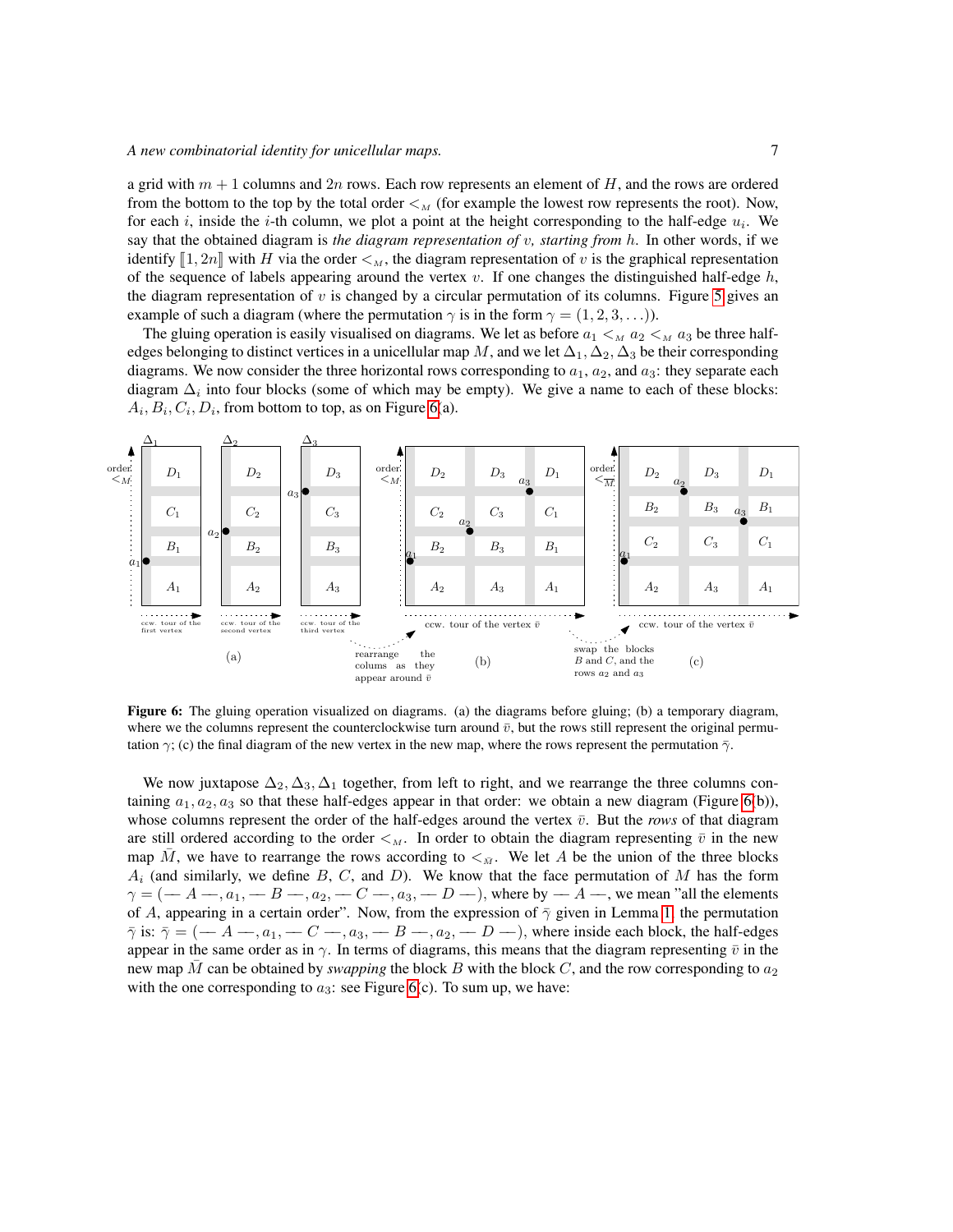**Lemma 4.** *The diagram of the vertex*  $\bar{v}$  *in the map*  $\bar{M}$  *is obtained from the three diagrams*  $\Delta_1, \Delta_2, \Delta_3$  *by the following operations, as represented on Figure [6:](#page-6-0)*

*- Juxtapose*  $\Delta_2, \Delta_3, \Delta_1$  *(in that order), and rearrange the columns containing*  $a_1, a_2, a_3$ *, so that they appear in that order from left to right.*

*- Exchange the blocks B and C, and swap the rows containing*  $a_2$  *and*  $a_3$ *.* 

Observe that, when taken at reverse, Figure [6](#page-6-0) gives the way to obtain the diagrams of the three vertices resulting from the *slicing* operation of three intertwined half-edges  $a_1, a_2, a_3$  in the map  $\overline{M}$ .

#### *3.2 Gluing three vertices: trisections of type* I*.*

In this section, we let  $v_1, v_2, v_3$  be three distinct vertices in the map M. We let  $a_i := \min_M v_i$ , and, up to re-arranging the three vertices, we may assume (and we do) that  $a_1 <_M a_2 <_M a_3$ . We let  $\Delta_1, \Delta_2, \Delta_3$  be the three corresponding diagrams. Since in each diagram the marked edge is the minimum in its vertex, observe that the blocks  $A_1$ ,  $A_2$ ,  $B_2$ ,  $A_3$ ,  $B_3$ ,  $C_3$  do not contain any point. We say that they are *empty*, and we note:  $A_1 = A_2 = B_2 = A_3 = B_3 = C_3 = \emptyset$ .

We now glue the three half-edges  $a_1, a_2, a_3$  in M: we obtain a new unicellular map M, with a new vertex  $\bar{v}$  resulting from the gluing. Now, let  $\tau$  be the element preceding  $a_3$  around  $\bar{v}$  in the map M. Since  $A_3 = B_3 = C_3 = \emptyset$ , we have either  $\tau \in D_3$  or  $\tau = a_2$ , so that in both case  $a_3 <_{\overline{M}} \tau$ . Moreover,  $a_3$ in not the minimum inside its vertex (the minimum is  $a_1$ ). Hence,  $\tau$  is a *trisection* of the map M. We let  $\Phi(M, v_1, v_2, v_3) = (M, \tau)$  be the pair formed by the new map M and the newly created trisection  $\tau$ .

It is clear that given  $(M, \tau)$ , we can inverse the gluing operation. Indeed, it is easy to recover the three half-edges  $a_1$  (the minimum of the vertex),  $a_3$  (the one that follows  $\tau$ ), and  $a_2$  (observe that, since  $B_2$  and  $B_3$  are empty,  $a_2$  is the smallest half-edge on the left of  $a_3$  which is greater than  $a_3$ ). Once  $a_1, a_2, a_3$  are recovered, it is easy to recover the map M by *slicing*  $\bar{v}$  at those three half-edges. This gives:

Lemma 5. *The mapping* Φ*, defined on the set of unicellular maps with three distinguished (unordered) vertices, is injective.*

It is natural to ask for the image of  $\Phi$ : in particular, can we obtain all pairs  $(M, \tau)$  in this way ? The answer needs the following definition (see Figure [7\)](#page-8-0):

<span id="page-7-0"></span>**Definition 3.** Let  $M = (H, \alpha, \bar{\sigma})$  be a map of genus  $g + 1$ , and  $\tau$  be a trisection of M. We let  $\bar{v} = V(\tau)$ ,  $b_1 = \min_{\bar{M}}(\bar{v})$ , and we let  $\Delta$  be the diagram representation of  $\bar{v}$ , starting from the half-edge  $b_1$ . We let  $b_3 = \sigma(\tau)$  be the half-edge following  $\tau$  around  $\bar{v}$ , and we let  $b_2$  be the minimum half-edge among those which appear before  $b_3$  around  $\bar{v}$  and which are greater than  $b_3$  for the order  $\lt_{\bar{M}}$ .

The rows and columns containing  $b_1, b_2, b_3$  split the diagram  $\Delta$  into twelve blocks, five of which are necessarily empty, as in Figure [7.](#page-8-0) We let  $K$  be second-from-left and second-from-bottom block. We say that  $\tau$  is *a trisection of type* **I** is *K* is empty, and that  $\tau$  is *a trisection of type* **II** otherwise.

The following proposition is the half way to our main result:

<span id="page-7-1"></span>**Proposition 1.** The mapping  $\Phi$  is a bijection between the set  $\mathcal{U}^3_g(n)$  of unicellular maps of genus g, with  $n$  edges, and three distinguished vertices, and the set  $\mathcal{D}^I_{g+1}(n)$ of unicellular maps of genus  $g+1$  with  $n$ *edges and a distinguished trisection of type* I*.*

**Proof:** We already know that  $\Phi$  is injective.

We let M be a unicellular map of genus g with three distinguished vertices  $v_1, v_2, v_3$ , and M be the map obtained, as above, by the gluing of M by the half-edges  $a_1 = \min_M v_1$ ,  $a_2 = \min_M v_2$ ,  $a_3 = \min_M v_3$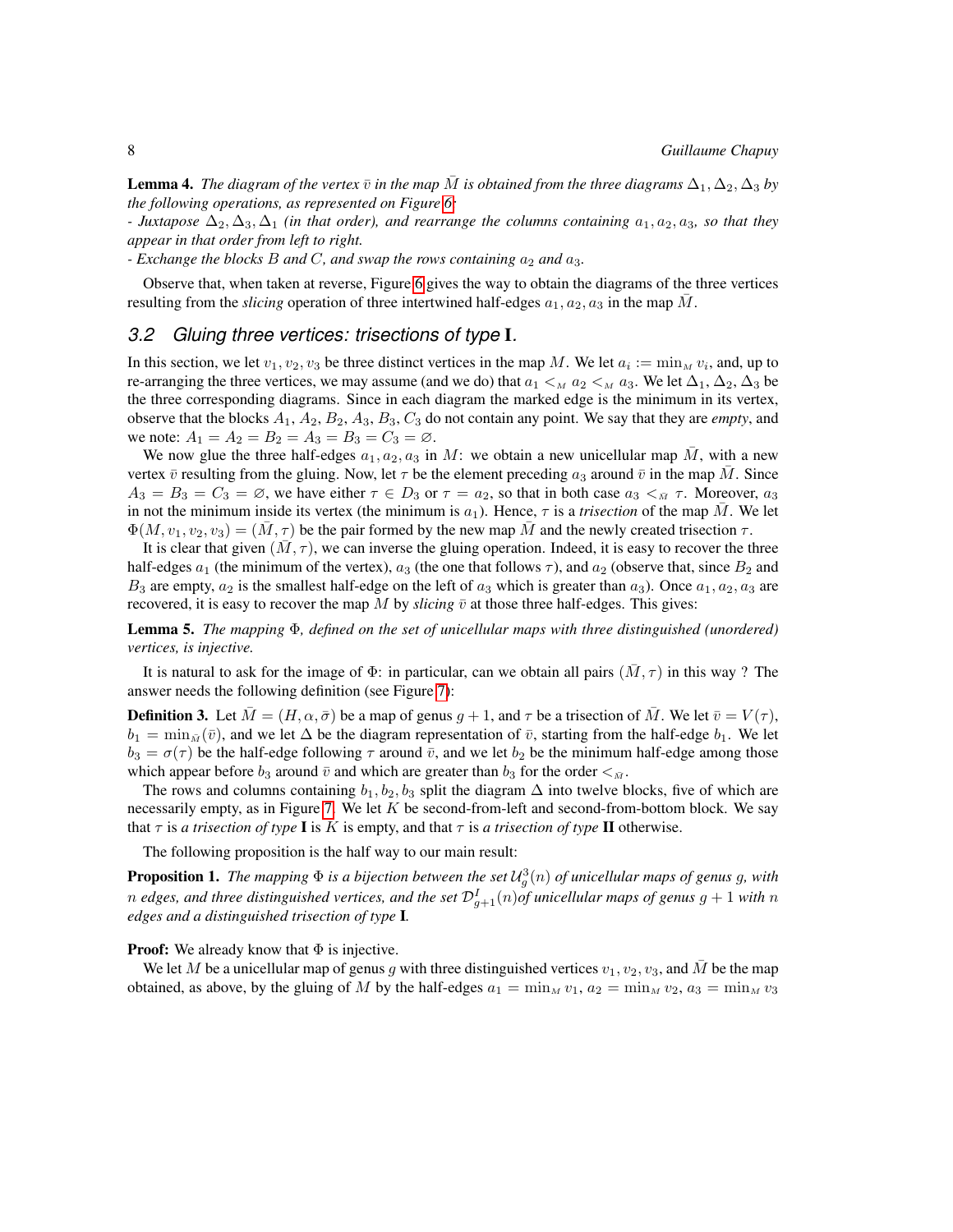

<span id="page-8-0"></span>Figure 7: Trisections of type I and II.

(we assume again that  $a_1 <_{M} a_2 <_{M} a_3$ ). We let  $\Delta$  be the diagram representation of the new vertex  $\bar{v}$ obtained from the gluing in the map  $\overline{M}$ , and we use the same notations for the blocks as in Section [3.1.](#page-5-2) We also let  $\tau = \sigma^{-1}(a_3)$  be the created trisection, and we use the notations of Definition [3](#page-7-0) with respect to the trisection  $\tau$ , so that  $b_3 = a_3$ . Then, since  $a_1 = \min_{\overline{M}} \overline{v}$ , we have  $a_1 = b_1$ , and since the blocks  $B_2, B_3$ , are empty, we have  $b_2 = a_2$ . Hence, the block  $C_3$  of Figure [6\(](#page-6-0)c) coincides with the block K of Figure [7.](#page-8-0) Since  $C_3$  is empty,  $\tau$  is a trisection of type **I**. Therefore the image of  $\Phi$  is included in  $\mathcal{D}_{g+1}^I(n)$ .

Conversely, let  $M = (H, \alpha, \bar{\sigma})$  be a map of genus  $g + 1$ , and  $\tau$  be a trisection of type I in M. We let  $b_1, b_2, b_3$  and K be as in Definition [3.](#page-7-0) First, since  $b_1 <_{\tilde{M}} b_3 <_{\tilde{M}} b_2$ , these half-edges are intertwined, and we know that the slicing of  $\overline{M}$  by these half-edges creates a well-defined unicellular map  $\overline{M}$  of genus  $g$  (Lemma [2\)](#page-4-1). Now, if we compare Figures [7](#page-8-0) and [6,](#page-6-0) we see that the result of the slicing is a triple of vertices  $v_1, v_2, v_3$ , such that each half-edge  $b_i$  is the minimum in the vertex  $v_i$ : indeed, the blocks  $A_1, A_2, A_3, B_2, B_3$  are empty by construction, and the block  $C_3 = K$  is empty since  $\tau$  is a trisection of type I. Hence we have  $\Phi(M, v_1, v_2, v_3) = (\bar{M}, \tau)$ , so that the image of  $\Phi$  exactly equals the set  $\mathcal{D}_{g+1}^I(n)$ .

#### *3.3 Trisections of type* II*.*

Of course, it would be nice to have a similar result for trisections of type II. Let  $\overline{M} = (H, \alpha, \overline{\sigma})$  be a map of genus  $g + 1$  with a distinguished trisection  $\tau$  of type II. We let  $b_1, b_2, b_3$  and K be as in Definition [3](#page-7-0) and Figure [7,](#page-8-0) and we let M be the result of the slicing of  $\overline{M}$  at the three half-edges  $b_1, b_2, b_3$ . If we use the notations of Figure [6,](#page-6-0) with  $a_i = b_i$ , we see that we obtain three vertices, of diagrams  $\Delta_1, \Delta_2, \Delta_3$ , such that  $A_1 = A_2 = B_2 = A_3 = B_3 = \emptyset$ . Hence, we know that  $a_1 = \min_M(v_1)$ , that  $a_2 = \min_M(v_2)$ , and that  $a_2 < \min_M(v_3)$ . Observe that, contrarily to what happened in the previous section, the block  $C_3 = K$  is *not* empty, therefore  $a_3$  is *not* the minimum inside its vertex.

Now, we claim that  $\tau$  *is still a trisection* in the map M. Indeed, by construction, we know that  $\tau$ belongs to  $D_3$  (since, by definition of a trisection, it must be above  $a_3$  in the map M, and since  $B_3$  is empty). Hence we still have  $a_3 <sub>M</sub> \tau$  in the map M. Moreover, we have clearly  $\sigma(\tau) = a_3$  in M (since  $\tau$  is the rightmost point in the blocks  $C_3 \cup D_3$ ), and it follows that  $\tau$  is a trisection in M.

We let  $\Gamma(M, \tau) = (M, v_1, v_2, \tau)$  be the 4-tuple consisting of the new map M, the two first vertices  $v_1$ and  $v_2$  obtained from the slicing, and the trisection  $\tau$ . It is clear that  $\Gamma$  is injective: given  $(\bar{M}, v_1, v_2, \tau)$ , one can reconstruct the map M by letting  $a_1 = \min v_1, a_2 = \min v_2$ , and  $a_3 = \sigma(\tau)$ , and by gluing back together the three half-edges  $a_1, a_2, a_3$ . Conversely, we define: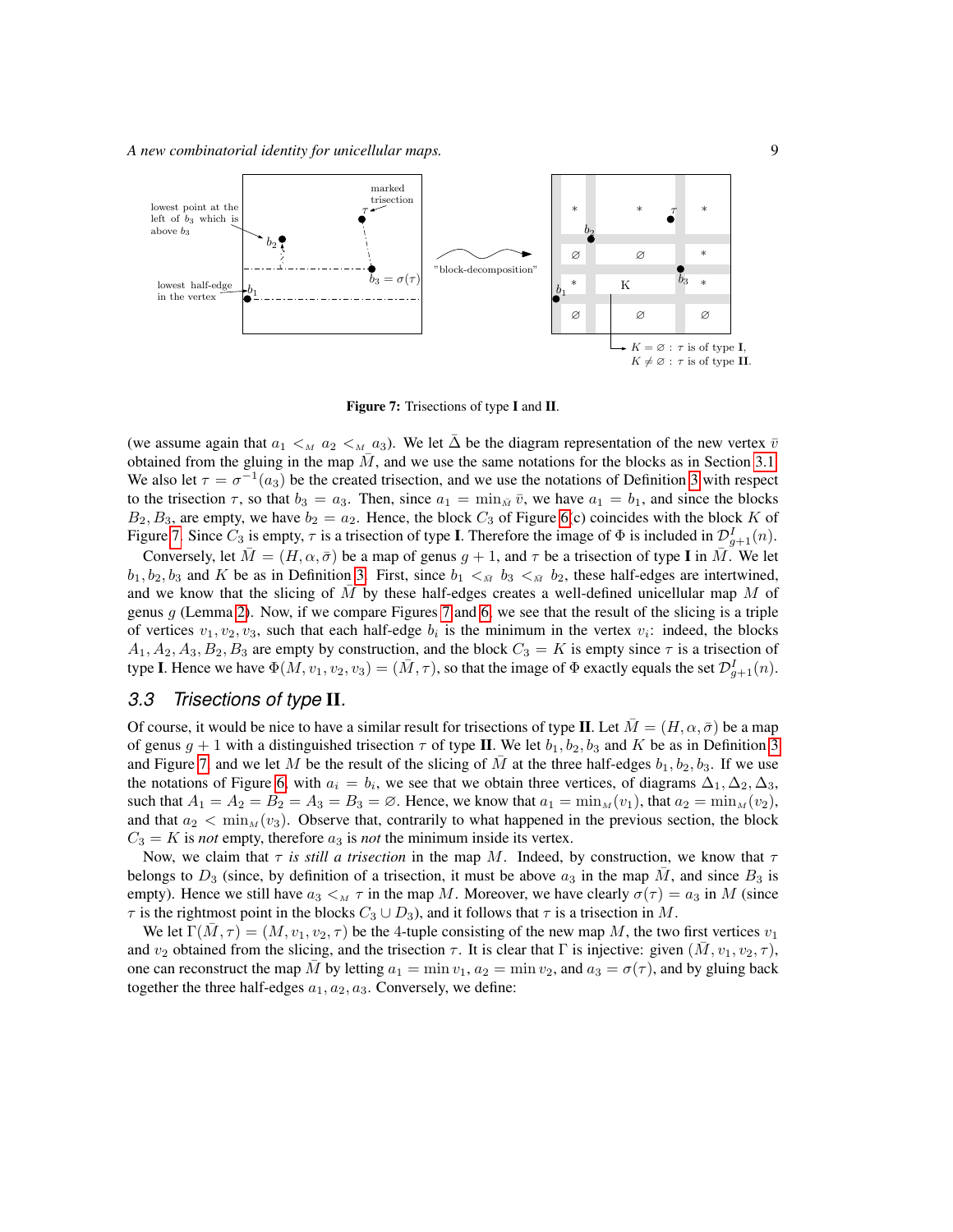**Definition 4.** We let  $V_q(n)$  be the set of 4-tuples  $(M, v_1, v_2, \tau)$ , where M is a unicellular map of genus g with n edges, and where  $v_1$ ,  $v_2$ , and  $\tau$  are respectively two vertices and a trisection of M such that:

<span id="page-9-0"></span>
$$
\min_{M} v_1 <_{M} \min_{M} v_2 <_{M} \min_{M} V(\tau). \tag{6}
$$

Given  $(M, v_1, v_2, \tau) \in V_G(n)$ , we let M be the map obtained from the gluing of the three half-edges min  $v_1$ , min  $v_2$ , and  $\sigma(\tau)$ , and we let  $\Psi(M, v_1, v_2, \tau) := (M, \tau)$ .

We can now state the following proposition, that completes Proposition [1:](#page-7-1)

<span id="page-9-1"></span>**Proposition 2.** *The mapping*  $\Psi$  *is a bijection between the set*  $V_q(n)$  *of unicellular maps of genus g with* n edges a distinguished triple  $(v_1, v_2, \tau)$  satisfying Equation [6,](#page-9-0) and the set  $\mathcal{D}_{g+1}^{II}(n)$  of unicellular maps *of genus*  $g + 1$  *with*  $n$  *edges and a distinguished trisection of type* **II**.

**Proof:** In the discussion above, we have already given a mapping  $\Gamma: \mathcal{D}_{g+1}^{II}(n) \to \mathcal{V}_g(n)$ , such that  $\Psi \circ \Gamma$ is the identity on  $\mathcal{D}_{g+1}^{II}(n)$ .

Conversely, let  $(M, v_1, v_2, \tau) \in V_q(n)$ , and let  $a_1 = \min v_1$ ,  $a_2 = \min v_2$ , and  $a_3 = \sigma(\tau)$ . By definition, we know that  $a_2 < \min V(\tau)$ , so that in the diagram representation of the three vertices  $v_1, v_2, V(\tau)$  (Figure [6\(](#page-6-0)a)) we know that the blocks  $A_1, A_2, A_3, B_2, B_3$  are empty. Moreover, since  $\tau$  is a trisection,  $a_3$  is not the minimum inside its vertex, so the block  $C_3$  is *not* empty. Hence, comparing Figures [6\(](#page-6-0)c) and [7,](#page-8-0) and observing once again that the blocks  $C_3$  and K coincide, we see that after the gluing,  $\tau$  is a trisection of type II in the new map M. Moreover, since the slicing and gluing operations are inverse one to the other, it is clear that  $\Gamma(M, \tau) = (M, v_1, v_2, \tau)$ . Hence,  $\Gamma \circ \Psi$  is the identity, and the proposition is proved.

# 4 Iterating the bijection.

Of course Proposition [1](#page-7-1) looks nicer than its counterpart Proposition [2:](#page-9-1) in the first one, one only asks to distinguish three vertices in a map of lower genus, whereas in the second one, the marked triple must satisfy a nontrivial constraint (Equation [6\)](#page-9-0). In this section we will work a little more in order to get rid of this problem. We start with two definitions (observe that for  $k = 3$  this is coherent with what precedes):

**Definition 5.** We let  $\mathcal{U}_g^k(n)$  be the set of unicellular maps of genus g with n edges, and k distinct distinguished vertices, undistinguishable one from the others.

**Definition 6.** We let  $\mathcal{D}_g(n) = \mathcal{D}_g^I(n) \cup \mathcal{D}_g^{II}(n)$  be the set of unicellular maps of genus g with n edges, and a distinguished trisection.

#### *4.1 Training examples: genera* 1 *and* 2*.*

Observe that the set  $V_0(n)$  is empty, since there are no trisections in a plane tree. Hence, from Proposi-tion [2,](#page-9-1) there are no trisections of type **II** in a map of genus [1](#page-7-1) (i.e.  $\mathcal{D}_1^{II}(n) = \emptyset$ ). Proposition 1 gives:

**Corollary 1.** *The set*  $D_1(n)$  *of unicellular maps of genus* 1 *with n edges and a distinguished trisection is* in bijection with the set  $U^3_0(n)$  of rooted plane trees with  $n$  edges and three distinguished vertices.

We now consider the case of genus 2. Let M be a unicellular map of genus 2, and  $\tau$  be a trisection of M. If  $\tau$  is of type **I**, we know that we can use the application  $\Phi^{-1}$ , and obtain a unicellular map of genus 1, with three distinguised vertices.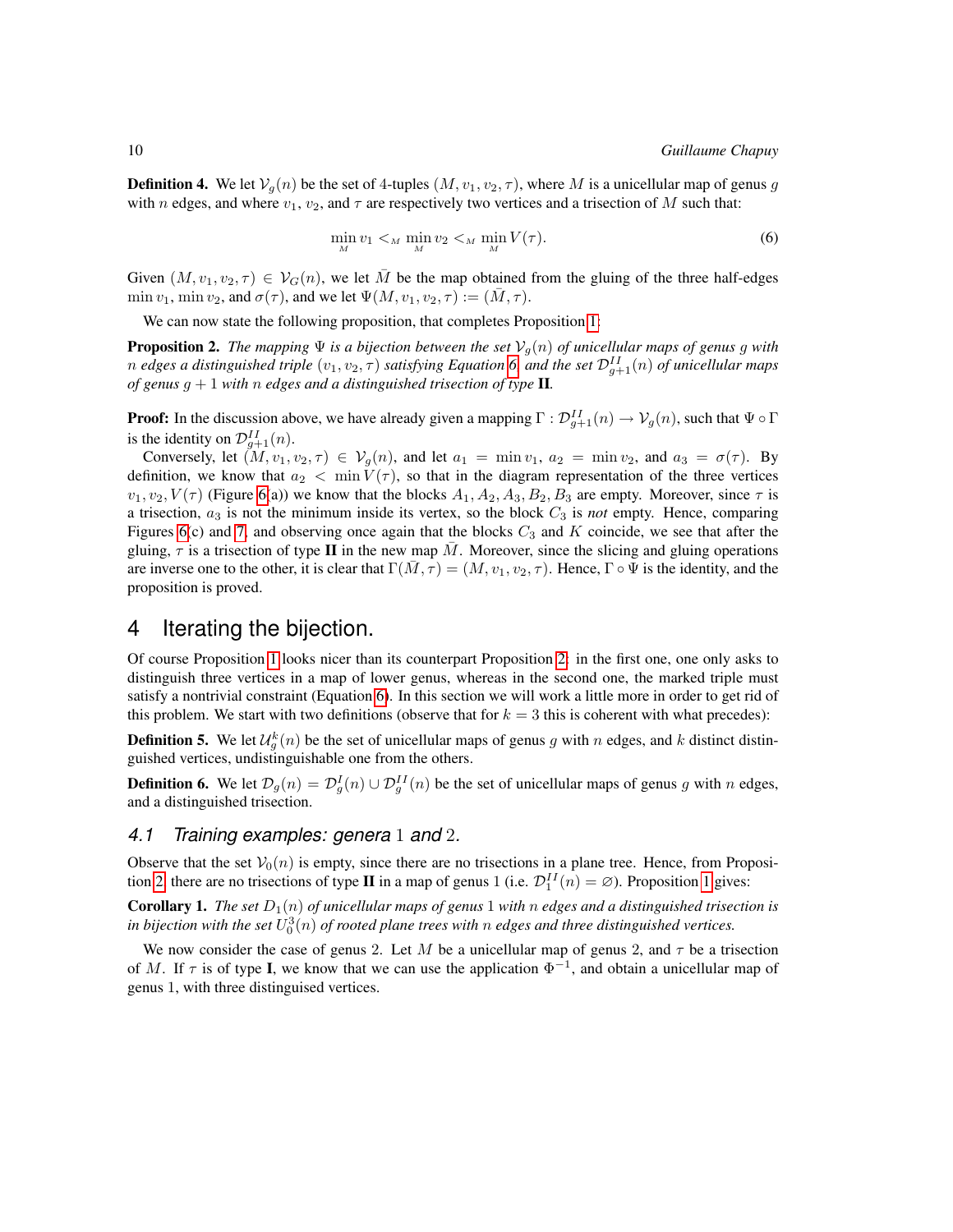Similarly, if  $\tau$  is of type II, we can apply the mapping  $\Psi^{-1}$ , and we are left with a unicellular map M' of genus 1, and a marked triple  $(v_1, v_2, \tau)$ , such that  $\min_{M'} v_1 <_{M'} \min_{M'} v_2 <_{M'} \min_{M'} V(\tau)$ . From now on, we use the more compact notation:  $v_1 <_{M'} v_2 <_{M'} V(\tau)$ , i.e. we do not write the min's anymore. The map  $(M', \tau)$  is a unicellular map of genus 1 with a distinguished trisection: therefore we can apply the mapping  $\Phi^{-1}$  to  $(M', \tau)$ . We obtain a plane tree  $M''$ , with three distinguished vertices  $v_3, v_4, v_5$  inherited from the slicing of  $\tau$  in M'; since those three vertices are undistinguishable, we can assume that  $v_3 <_{M''} v_4 <_{M''} v_5$ . Observe that in M'' we also have the two marked vertices  $v_1$  and  $v_2$ inherited from the slicing of  $\tau$  in M. Moreover the fact that  $v_1 <_{M'} v_2 <_{M'} V(\tau)$  in M' implies that  $v_1 <_{M''} v_2 <_{M''} v_3$  in  $M''$ : indeed, the gluing operation does not modify the part of cycle  $\gamma$  appearing between the root and the smallest glued half-edge, so that appearing before  $V(\tau)$  in  $M'$  is equivalent to appearing before  $v_3$  in  $M''$ . Hence, we are left with a plane tree  $M''$ , with *five* distinguished vertices  $v_1 <_{M''} v_2 <_{M''} v_3 <_{M''} v_4 <_{M''} v_5$ . Conversely, given such a 5-tuple of vertices, it is always possible to glue the three last ones together by the mapping  $\Phi$  to obtain a triple  $(v_1, v_2, \tau)$  satisfying Equation [6,](#page-9-0) and then to apply the mapping  $\Psi$  to retrieve a map of genus 2 with a marked trisection of type II. This gives:

**Corollary 2.** The set  $\mathcal{D}_2^{II}(n)$  is in bijection with the set  $\mathcal{U}_0^5(n)$  of plane trees with five distinguished *vertices.*

*The set*  $\mathcal{D}_2(n)$  *of unicellular maps of genus* 2 *with one marked trisection is in bijection with the set*  $\mathcal{U}_1^3(n) \cup \mathcal{U}_0^5(n)$ .

## *4.2 The general case, and our main theorem.*

We let  $p \ge 0$  and  $q \ge 1$  be two integers, and  $(M, v_*) = (M, v_1, \dots, v_{2q+1})$  be an element of  $\mathcal{U}_p^{2q+1}(n)$ . Up to renumbering the vertices, we can assume that  $v_1 \lt_M v_2 \lt_M \ldots \lt_M v_{2q+1}$ .

#### Definition 7. We consider the following procedure:

i. Glue the three last vertices  $v_{2q-1}, v_{2q}, v_{2q+1}$  together, via the mapping  $\Phi$ , in order to obtain a new map  $M_1$  of genus  $p + 1$  with a distinguished trisection  $\tau$  of type **I**.

#### ii. for i from 1 to  $q-1$  do:

Let  $(v_{2q-2i-1}, v_{2q-2i}, \tau)$  be the triple consisting of the last two vertices which have not been used until now, and the trisection  $\tau$ . Apply the mapping  $\Psi$  to that triple, in order to obtain a new map  $M_{i+1}$  of genus  $p + i + 1$ , with a distinguished trisection  $\tau$  of type II.

#### end for.

We let  $\Lambda(M, v_*) := (M_q, \tau)$  be the map with a distinguished trisection obtained at the end of this procedure. Observe that if  $q = 1$ , the distinguished trisection is of type **I**, and that it is of type **II** otherwise.

The following Theorem can easily be proved from Propositions [1](#page-7-1) and [2](#page-9-1) by adapting the arguments we used in the particular case of genus 2:

Theorem 1 (Our main result). *The application* Λ *defines a bijection:*

$$
\Lambda: \ \biguplus_{p=0}^{g-1} \mathcal{U}^{2g-2p+1}_p(n) \longrightarrow \mathcal{D}_g(n).
$$

*In other words, all unicellular maps of genus* g *with a distinguished trisection can be obtained in a canonical way by starting with a map of lower genus with an odd number of distinguished vertices, and then applying once the mapping* Φ*, and a certain number of times the mapping* Ψ*.*